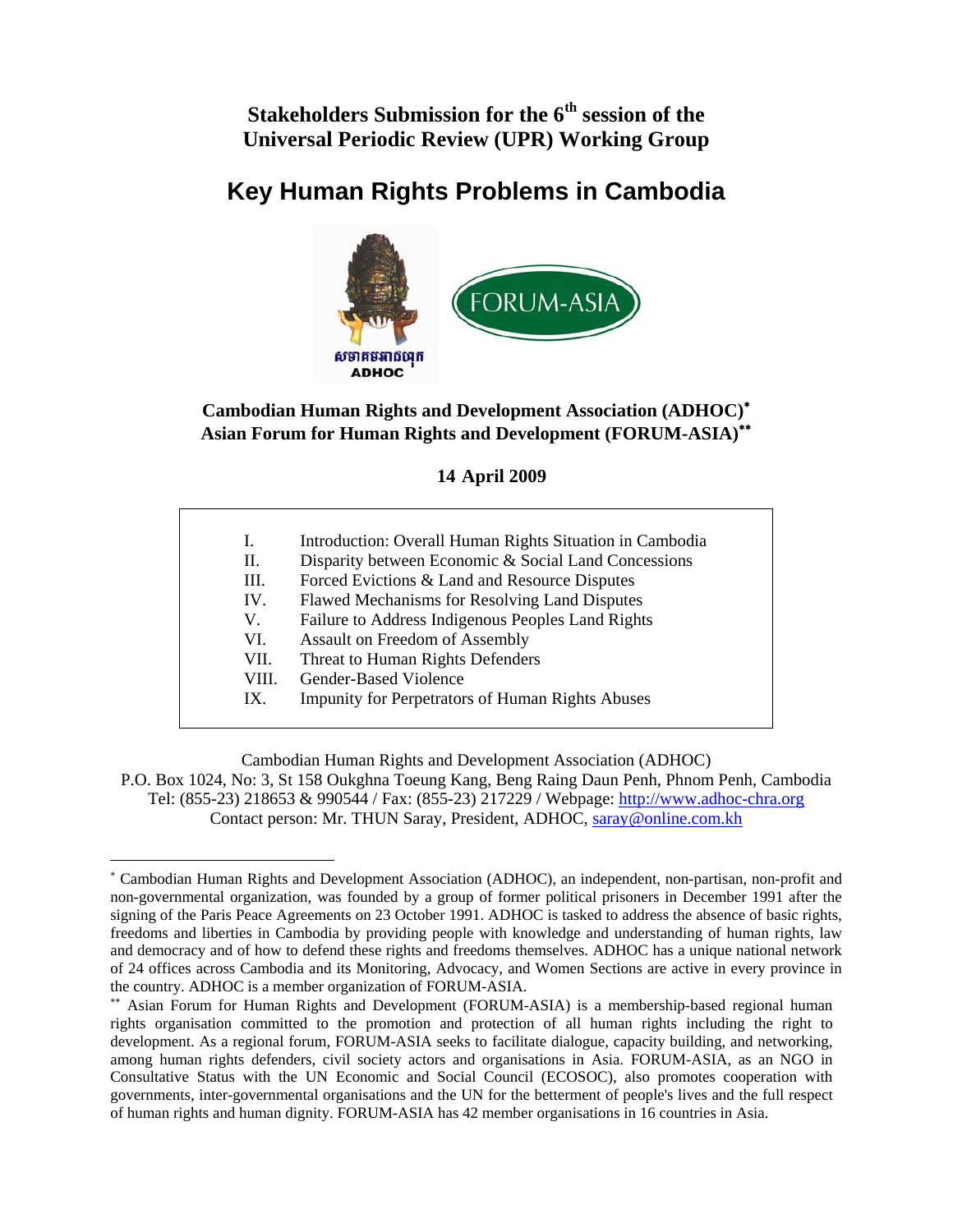#### **I. Introduction: Overall Human Rights Situation in Cambodia**

- 1. Cambodia continues to suffer from a wide range of grave human rights abuses and limitations of fundamental freedoms. Whilst there has been a marked decline in the political violence that was predominant in the 1990s, there has been a significant increase in human rights violations caused as a consequence of economic conflicts, following the end of the civil war. Many of these human rights violations are intrinsically linked with the political realm of the ruling party members and the state office holders, who are often in close relations with the rich and powerful elite that are party to conflicts with ordinary citizens over land and resources.
- 2. In addition to the key issues of land and resource conflicts, there are also other principal areas of concern. There has been a steady decline in the ability of citizens to enjoy their freedom of assembly, with the criminalisation of protest and dissent and the increasing threats to human rights defenders. Impunity for perpetrators has been widely noted, and gender-based violence remains a persistent and grave problem in Cambodia.

#### **II. Disparity between Economic & Social Land Concessions**

- 3. The Royal Government of Cambodia has stepped up its efforts to promote rapid economic growth, and central to this policy has been the provision of resources and economic opportunities to private companies. The Government provides economic land concessions to private companies without heed to the interests of the poorer sections of society. For example in 2008, the Government provided private companies with 222,539 hectares of land through its economic land concession strategy in contrast to the mere 2,075 hectares of land provided to poor and landless Cambodians through social land concessions<sup>1</sup>. The extremely meagre provision of social land concessions demonstrates the failure of the Government to assist the estimated 63% of Cambodians living in rural areas (constituting 80-85% of the overall population), who have become landless or land poor<sup>2</sup>.
- 4. Recommendations to the Royal Cambodian Government:
	- There should be a reduction or end to the practice of granting economic land concessions.
	- More land should be provided to poor individuals and communities in the form of social land concessions.

## **III. Forced Evictions & Land and Resource Disputes**

5. Poor and economically vulnerable citizens have been losing their homes, property and land as a consequence of forced evictions and land grabbing by powerful individuals, private companies and state authorities. The Government has shown little regard for the interests of ordinary citizens affected by the implementation of economic land concession policy. Local citizens have been forcibly evicted from their land and homes to make way for the development projects of private companies that have been awarded concessions by the Government. Land grabbing by powerful individuals and companies exacerbated the existing

 $\overline{a}$ 

<sup>&</sup>lt;sup>1</sup> ADHOC Cambodia Human Rights Situation Report 2008, page 39

<sup>&</sup>lt;sup>2</sup> ADHOC Cambodia Human Rights Situation Report 2007, quoting research by Oxfam GB, page 3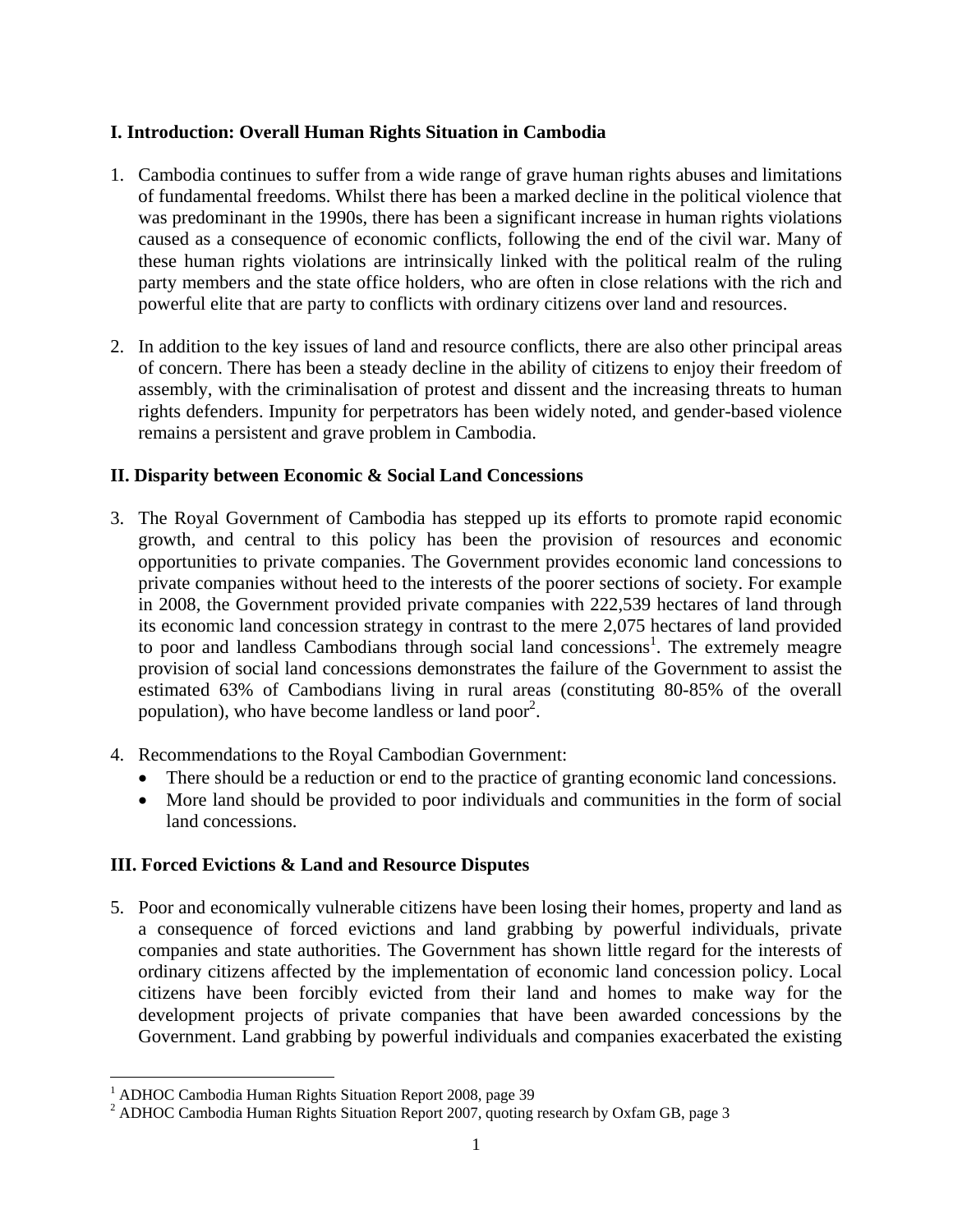serious problem of landlessness and resulted in poor families becoming landless or land poor as a direct consequence of having their land seized from them.

- 6. Poor citizens are not provided with adequate compensation for the loss of their land and/or property, and they are often moved to relocations sites that lack basic services such as water, electricity and sanitation. Such sites are often geographically remote from the places of work and economic opportunities. Development infrastructure projects initiated by provincial and municipal state authorities, such as road widening and "beautification" schemes, saw poor citizens lose homes and land again without proper compensation or suitable relocation sites being provided. Forced evictions took place before there was any formal resolution of land disputes, or following the adjudication influenced by corruption or intimidation.
- 7. From 2005 to March 2009, ADHOC received 1,631 complaints of land disputes and evictions which affected  $36,204$  families, or over  $180,000$  individuals<sup>3</sup>. Alarmingly, the instances of violence perpetrated against those affected citizens have increased even when there was a small temporary reduction in the total numbers of evictions and land disputes between 2007 and 2008 (due to the national elections in 2008). State security forces were responsible for the deaths of 8 people in 2008 compared to 2 deaths in 2007. Victims were killed from gunshot injuries during confrontations with security forces on the disputed land, such as the death of 2 people in *Preah Vihear* in 2007. Others have died due to beatings, torture and detention in inhumane conditions following arrest. Evictions often took place without notice and resulted in citizens being beaten, and their homes and property destroyed by state security forces. For example, approximately 300 homes were burnt down during a mass eviction in *Anlong Kraom* village, *Taken* commune, and *Chhuk* district of *Kampot* province in November 2008.
- 8. Recommendations to the Royal Cambodian Government:
	- There must be an immediate end to forced evictions.
	- Where land or property is reallocated for key infrastructure or development purposes, the original inhabitants and owners must be fairly compensated at market rates before relocation takes place.
	- Relocation sites should be suitable and in proximity to the original community sites as well as employment and economic opportunities. The sites should be well prepared with adequate sanitation and other essential services before relocation takes place.

## **IV. Flawed Mechanisms for Resolving Land Disputes**

9. As discussed above, land disputes and the forcible seizure of land are currently one of the most significant human rights issue facing Cambodia. As a consequence of the limited level of development, the upheaval of the Khmer Rouge period, and the subsequent Vietnamese invasion and civil war, the ownership and title to land in Cambodia is often uncertain or subject to dispute. This leads to disputes among ordinary citizens over land but also between poor citizens and powerful individuals and private companies who wish to develop land for economic gain. As with other civil and criminal issues in Cambodia, the poor in society are at a great disadvantage when these disputes are legally adjudicated.

 $\overline{a}$ 3 ADHOC complaints database, 6 April 2009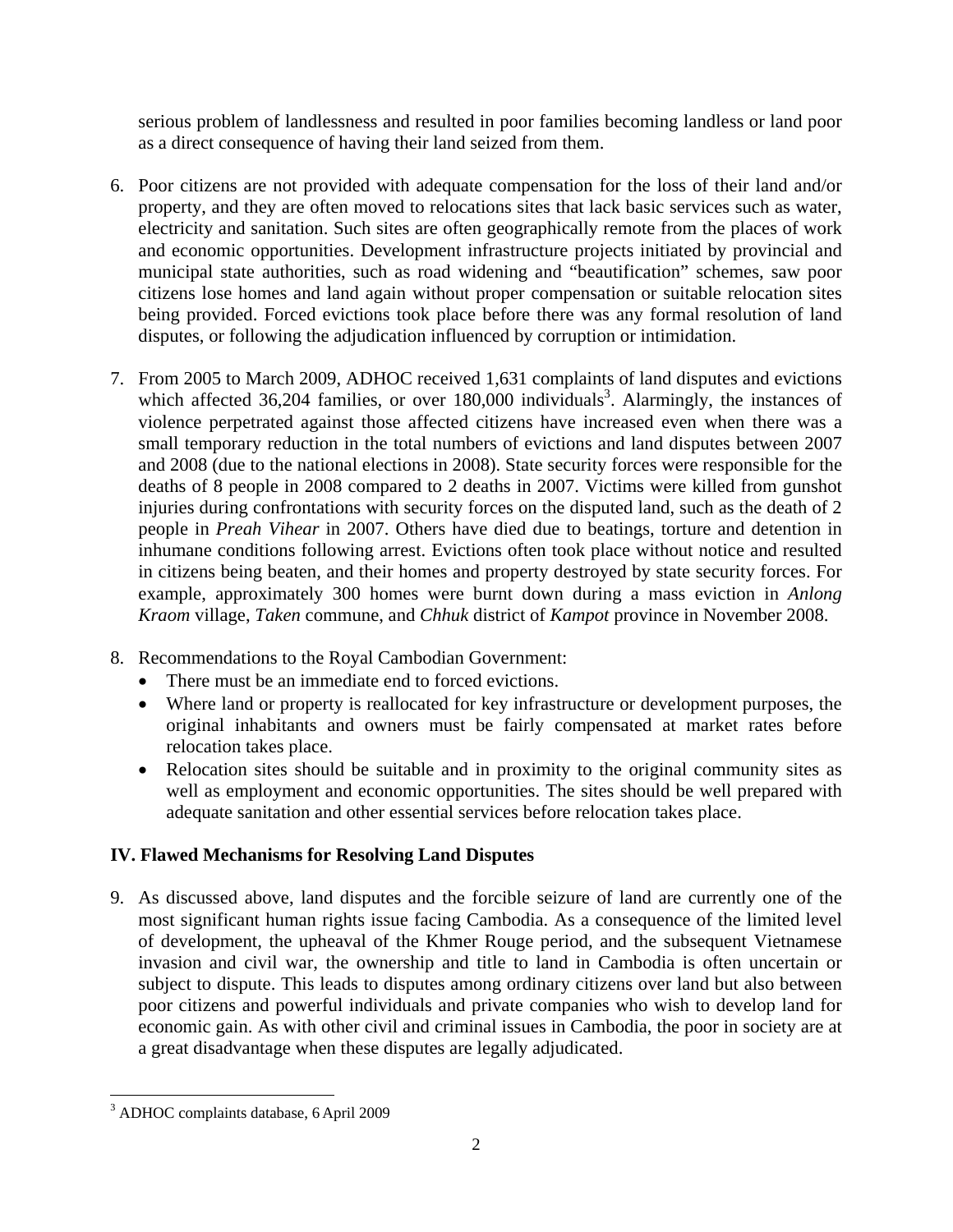- 10. There are two mechanisms in Cambodia for resolving disputes over land. The first being the Cadastral Commission which has responsibility for resolving land disputes where the disputed land is not legally registered, the second is the national court system where disputes over the registered land are heard. These mechanisms should protect the rights of poor and vulnerable citizens; however, in reality they are often utilized by the rich elite and private companies to legitimize the seizure of land. The Cadastral Commission generally issues biased decisions that promote the interests of the wealthy when in dispute with the poor landholders. This is due to endemic corruption and the Commission's fear of being seen to act against the interests of the most powerful in society. The national court system has also failed to provide equitable justice to the poor parties to land disputes as a consequence of corruption in the judiciary enabling powerful individuals and companies to buy favorable decisions.
- 11. The wealthy and powerful parties to land disputes increasingly used the court system to criminalize their opponents, changing the character of these disputes from civil cases into criminal cases. Community members and representatives involved in land disputes are being arrested and prosecuted, or threatened with the same, as a means of intimidating poor communities and undermining their efforts to retain their land and property. In 2005, ADHOC looked into the cases of 25 people arrested who were in land disputes, and in subsequent years, this practice has become far more widespread with 30 people arrested in 2006,  $\overline{149}$  in 2007, 150 in 2008, and 57 individuals in the first 3 months of 2009 alone<sup>4</sup>.
- 12. Recommendations to the Royal Cambodian Government:
	- The Cadastral Commission must be strengthened by enhancing the capacity and oversight of its staff and decision makers. Effective means to combat corruption and intimidation of decision makers must be implemented.
	- The judiciary and courts must be strengthened through the reform of the Supreme Council of the Magistracy (SCM), and effective means to combat corruption and intimidation of the judiciary need to be implemented as a matter of priority.
	- The criminalization of legitimate and peaceful protest in relation to land and resource disputes should be stopped immediately.

## **V. Failure to Address Indigenous Peoples Land Rights**

13. Cambodia's 2001 Land Law goes some way in recognizing indigenous peoples' traditions of communal land ownership. However, only two village communities, both in the *Ratanakiri*  province, have been granted communal land title until now. Indigenous peoples have experienced serious problems with powerful individuals and private companies seizing land, and natural resources.

14. Recommendations to the Royal Cambodian Government:

• The 2001 Land Law must be fully implemented so that indigenous communities are provided with communal land title as a matter of urgency.

## **VI. Assault on Freedom of Assembly**

 $\overline{a}$ 4 ADHOC complaints database, 6 April 2009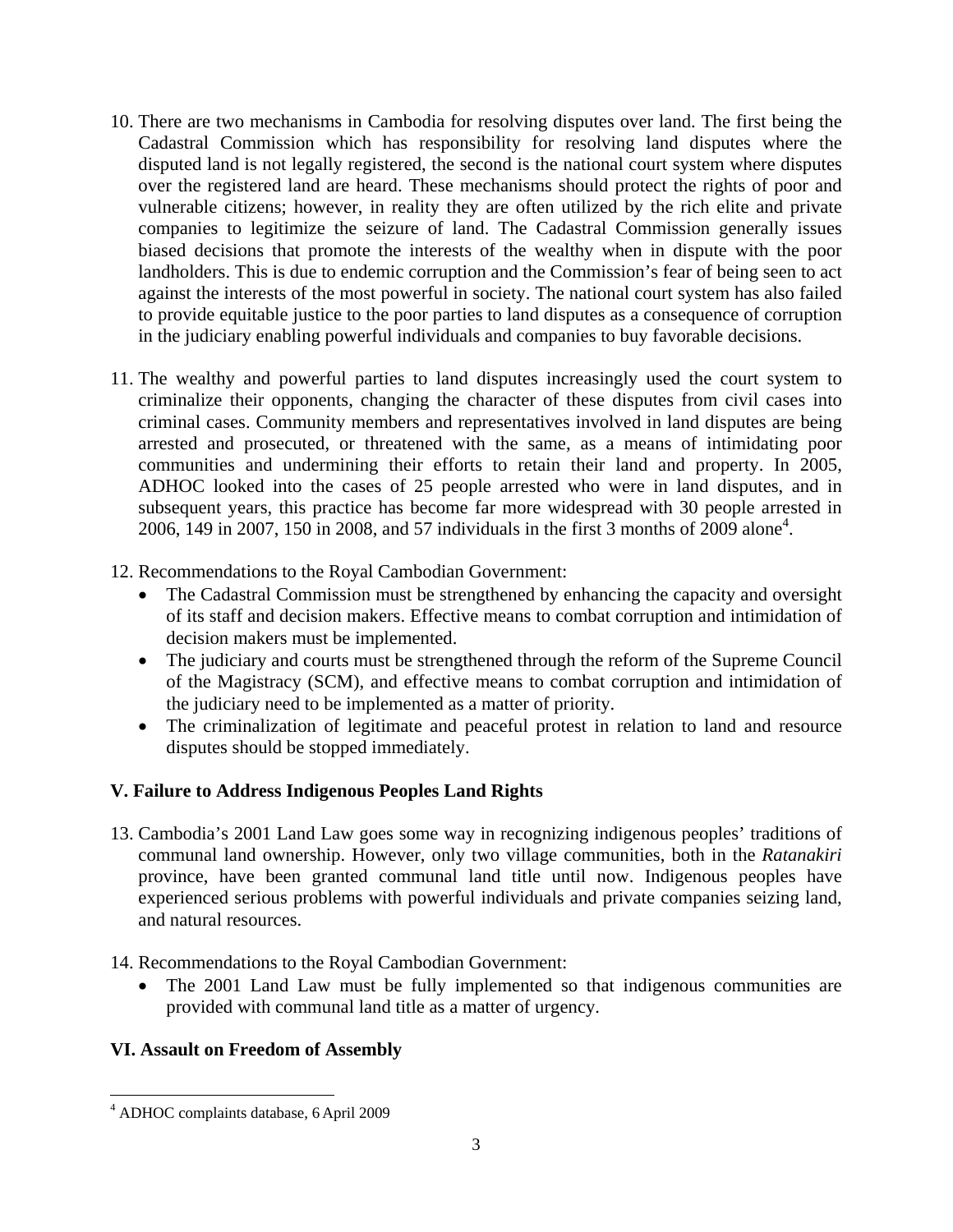- 15. There has been a steady erosion of citizen's rights to organize and take part in protests, with the Government authorities seeking to reduce the space for dissent. The authorities have increasingly refused or delayed responding to the requests for permission to hold peaceful demonstrations. Citizens coming to the cities from the countryside to protest found that they were barred from seeking shelter in public parks or in pagoda compounds as had previously been permitted. Human rights NGOs, such as ADHOC, who provide overnight shelter to demonstrators, are often subject to intimidation from the authorities. Of the 155 peaceful demonstrations and protests over land seizures as well as workers strikes in 2008, 108 were forcibly suppressed by the security forces.5
- 16. Recommendations to the Royal Cambodian Government:
	- The freedom of expression and assembly as guaranteed by the Cambodian Constitution should be fully respected, and any attempts by the Government to limit the space for legitimate and peaceful protest should be stopped immediately.

#### **VII. Threat to Human Rights Defenders**

- 17. Human rights defenders such as community leaders and other advocates for community rights are subject to arrest and detention, particularly when involved in land and resources disputes. Release from the detention is often dependent upon the detainee agreeing to discontinue their activities. Human rights activists face intimidation and accusations of incitement from the Government authorities who consider them to be instigating community efforts to resist land grabs and other abuses. In 2005, ADHOC received 25 complaints of abuses against human rights defenders, and in every subsequent year, the numbers have increased; 37 complaints in 2006, 46 complaints in 2007, and 52 complaints in 2008.
- 18. Intimidation against human rights NGOs involved in land and resource disputes takes the form of black listing, letters of warning from the authorities and the refusal of cooperation by the provincial authorities. More serious intimidations have been in the form of threats to file criminal complaints of incitement with the courts as well as anonymous telephone death threats.
- 19. Recommendations to the Royal Cambodian Government:
	- The Government should give public recognition to the important role of civil society organizations as useful contributors and partners in the development process in order to reduce threats and intimidation against human rights defenders.
	- Perpetrators of harassment and violence against human rights defenders should be brought to rigorous investigation and the full extent of the law.

## **VIII. Gender-Based Violence**

20. Serious violations of women's and children's rights are an increasing problem and a major social issue in Cambodia. Many women are the victims of domestic violence despite the law in force which prohibits domestic violence. One in four Cambodian suffers from domestic violence. Violence against women remains widespread and the level of violence is still high,

 5 5 ADHOC Cambodia Human Rights Situation Report 2008, page 3